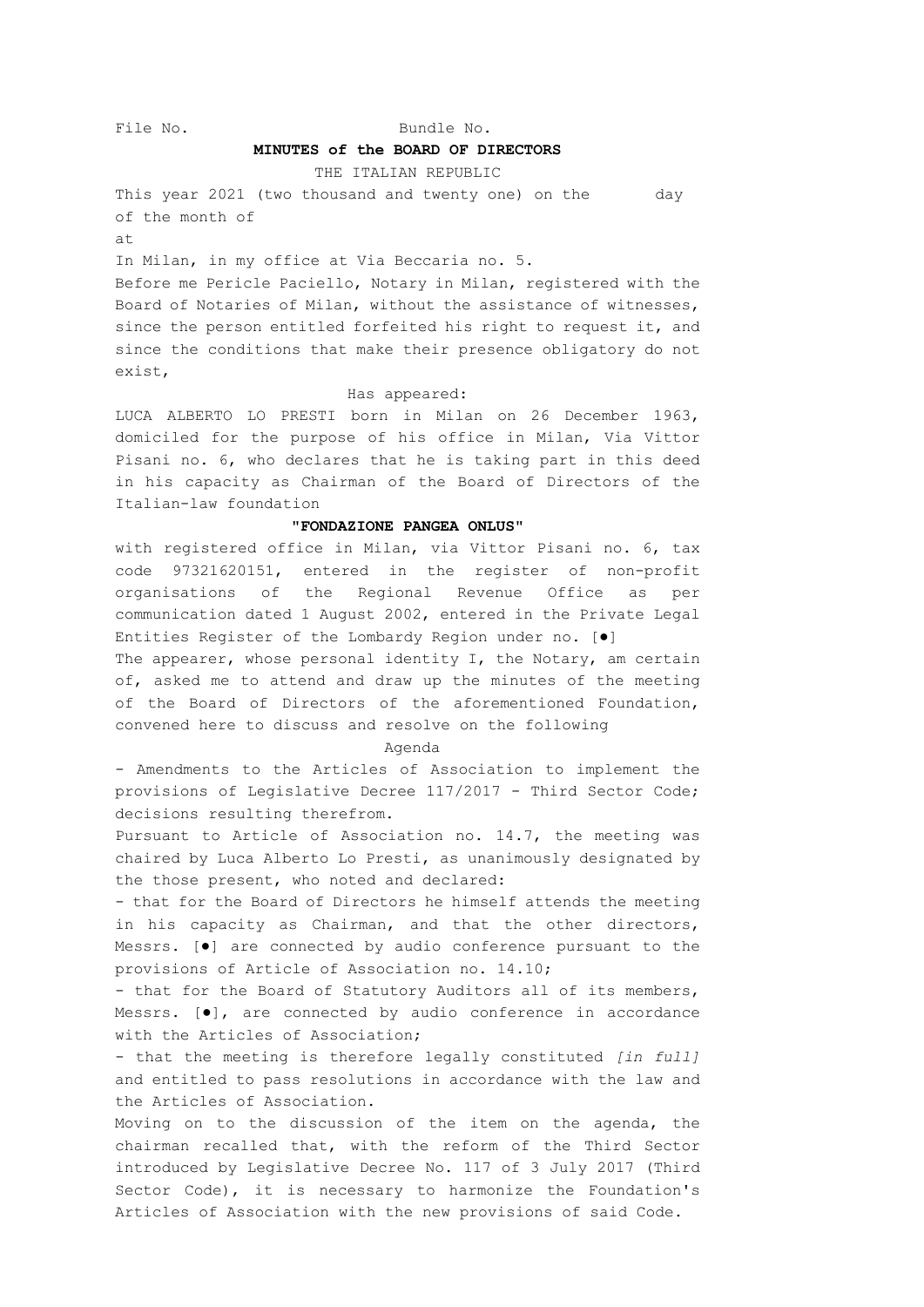He therefore proposed to adopt a new text of the Articles of Association to comply with the Third Sector Code, specifying that the changes to be made, according to the provisions of the Third Sector Code, mainly concern:

\* the change of the foundation name to 'Fondazione Pangea ETS' and the obligation to use the new acronym ETS (Ente del Terzo Settore - *Entity of the Third Sector*), which will replace the current acronym ONLUS;

\* the new wording of the general interest activities that will qualify the ETS;

\* the provisions prohibiting the distribution of profits and surpluses, unless their allocation or distribution is required by law;

\* the provisions on the use of the Management Fund;

\* the obligation to regulate the control body and the statutory audit of the accounts, pursuant to Articles 30 and 31 of Legislative Decree 117/2017;

\* the provisions on the preparation of financial statements in the cases envisaged by the Third Sector Code;

\* the provisions regarding the allocation of assets in the event of the dissolution or termination of the Foundation.

Lastly, the chairman reminded that the aforesaid Articles of Association will become effective after the Foundation's registration in the Single National Register of the Third Sector and, in any case, after the expiry of the term set forth in Article 104, paragraph 2 of the aforesaid code, the current Articles of Association remaining valid and effective until such time.

As no one asked to speak, the Chairman invited the Board of Directors to resolve on the item on the agenda.

With the vote in favour of its members present and connected via audio conference, the Board unanimously

### Resolved

1) to approve all the changes proposed above by the chairman, and therefore to expressly abrogate the current Articles of Association and approve the new text of the Articles of Association outlined above, in compliance with the reform of the Third Sector introduced by Legislative Decree No. 117 of 3 July 2017, all of this being subject to the provisions set out below; 2) to append to this deed under letter "A" the text of the aboveapproved Articles of Association, signed by the appearer and by me, the Notary, having been read by me to him;

3) to make the above resolutions subject to the condition precedent of the Foundation's registration in the Single National Register of the Third Sector and, in any case, to make its effectiveness subject to the expiry of the term set forth in Article 104, paragraph 2 of the aforesaid law, the current Articles of Association remaining valid and effective until such time;

4) to delegate as of now the Chairman of the Board of Directors to comply with all necessary and appropriate obligations and